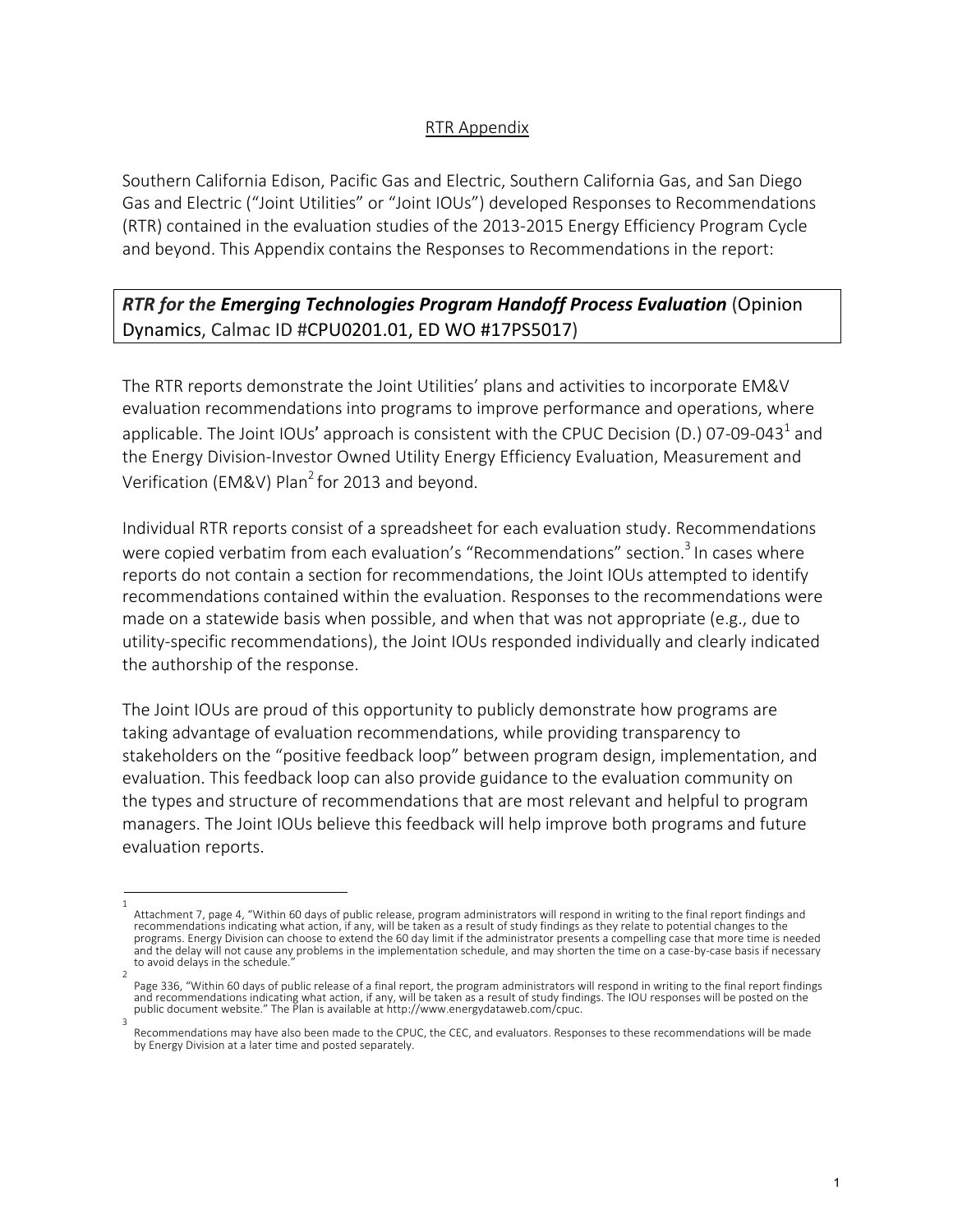## **Response to Recommendations (RTR) in Impact, Process, and Market Assessment Studies**

**Study Title:** Emerging Technologies Program Handoff Process Evaluation

**Program:** ETP

Author: Opinion Dynamics

**Calmac ID:** CPU0201.01

**ED WO:** 17PS5017

## **Link to Report:** http://calmac.org/publications/CPUC\_ETP-3\_Handoff\_Study\_Report\_FINAL\_10-29-20.pdf

am change, give reason for rejection, or indicate that it's under further review.

late innovative incentive structures. Future ETP Implenote that the more closely the pilot testing conditions atory guidance about cost effectiveness, the more fuers would be willing and able to use any findings. Proately decide if innovative ETs should be adopted within gs. The future ETP implementers should consider this rheir proposed program design. The Statewide IOU will perform implementer oversight to ensure that the Il clearly define how they will coordinate with MT adenters if appropriate, and to consider all these factors ETFP.

done within some IOUs under local implementation from the future electric ETP implementers as ETP trandministration. Statewide IOU Lead Administrators will r oversight to ensure ETP implementers coordinate on IC ED deemed and custom measure staff prior to conons. ETP cannot influence nor discuss incentive program tive program implementers or designers; all 3P proprogram designs must use CPUC-approved savings estinoted that data needs likely will vary from one project to and the coordination process may need to be determined on a d individual program needs.

pertaining to SoCalGas's participation in C&S Advo-D.18-05-041, OP 53. "Southern California Gas Company rticipating in statewide codes and standards advocacy to transfer ratepayer funds to the statewide lead for during this business plan period."

### Disposition Disposition Notes

#### Examples:

| Item#        | Sec. # |                                                                                                                                                                                                                                                                                                                                                                                                                                                         | <b>Best Practice / Recommendations</b><br>(Verbatim from Final Report)                                                                                                                                                                                                                                                                                                                                                                                                                                                                                                                                                                                                                                                                                                                                                                                                                                                                                                                                                                                                                      | Recommendation<br>Recipient                                   | Disposition                                |                                                                                                                                                                                                                                                                                                                                                                                                         |
|--------------|--------|---------------------------------------------------------------------------------------------------------------------------------------------------------------------------------------------------------------------------------------------------------------------------------------------------------------------------------------------------------------------------------------------------------------------------------------------------------|---------------------------------------------------------------------------------------------------------------------------------------------------------------------------------------------------------------------------------------------------------------------------------------------------------------------------------------------------------------------------------------------------------------------------------------------------------------------------------------------------------------------------------------------------------------------------------------------------------------------------------------------------------------------------------------------------------------------------------------------------------------------------------------------------------------------------------------------------------------------------------------------------------------------------------------------------------------------------------------------------------------------------------------------------------------------------------------------|---------------------------------------------------------------|--------------------------------------------|---------------------------------------------------------------------------------------------------------------------------------------------------------------------------------------------------------------------------------------------------------------------------------------------------------------------------------------------------------------------------------------------------------|
|              |        |                                                                                                                                                                                                                                                                                                                                                                                                                                                         |                                                                                                                                                                                                                                                                                                                                                                                                                                                                                                                                                                                                                                                                                                                                                                                                                                                                                                                                                                                                                                                                                             | If incorrect,<br>please<br>indicate and<br>redirect in notes. | Choose:<br>Accepted, Rejected, or<br>Other | Describe specific progr                                                                                                                                                                                                                                                                                                                                                                                 |
| $\mathbf{1}$ | 3.2.1  | nologies.                                                                                                                                                                                                                                                                                                                                                                                                                                               | Leverage TFPs and MT to enable more flexibility in incentive program deployment to<br>promote innovative ETs. The existing processes and requirements for incentive pro-<br>grams hinder IOUs' flexibility in deploying innovative technologies with higher risk pro-<br>files. CPUC staff indicated that TFPs and the new MT framework are intended to ad-<br>dress this challenge. ETP and MT administrators should ensure that TFPs and MT initia-<br>tives, both of which will be developed by third-party implementers, are designed to<br>support more flexible and innovative incentive program deployment strategies, for ex-<br>ample, by being tailored to specific technologies' strengths and weaknesses and re-<br>flecting market conditions. The outcomes of these activities should provide clear mar-<br>ket strategies for ETs that will be deployed in incentive programs and enable program<br>adjustments in response to market feedback and customer needs, which will support<br>programs in managing the risks associated with uncertainty when deploying new tech- | ETP and MT<br>administrators                                  | Other                                      | ETFPs can accommod<br>menters will need to<br>reflect current regula<br>ture program manage<br>gram Managers ultim<br>their program offerin<br>recommendation in t<br>Lead Administrators \<br>ETP implementers wi<br>ministrators/impleme<br>in their design of the                                                                                                                                    |
| 2a           | 3.2.1  | Ensure close coordination<br>internally and with the<br>CPUC. IOU staff, particu-<br>larly ETP administrators,<br>must ensure close coordi-<br>nation between ETP im-<br>plementers, engineering<br>staff, C&S, incentive pro-<br>gram implementers, and<br>the CPUC ex ante team,<br>especially during and after<br>the transition to third-<br>party implementation.<br>IOUs should share lessons<br>learned and historical<br>challenges with third- | As observed by those working in external ET programs,<br>the handoff between ETP and incentive programs is most<br>effective when it functions more like a gradual transition.<br>Internal coordination across various actors in the measure<br>development process seems to be most effective when<br>there is a designated group overseeing the entire process<br>and identifying opportunities for improvement, as well as<br>when ETP, C&S, and program staff are on the same team.<br>ETP administrators should ensure that incentive program<br>implementers and ETP implementers coordinate on data<br>needs prior to conducting ETP evaluations, for example by<br>peer-reviewing M&V plans before field tests to ensure<br>that the data collected during the test is valuable to stake-<br>holders downstream in the measure development pro-<br>cess.                                                                                                                                                                                                                            | <b>ETP</b> administrators                                     | Other                                      | This is already being<br>and will be required f<br>sitions to statewide a<br>perform implemente<br>data needs with CPU<br>ducting ETP evaluatic<br>designs with 3P incer<br>posals for incentive p<br>mates. It should be n<br>to another, and the c<br>case by case basis an<br>Any recommendation<br>cacy is prohibited by<br>is prohibited from pa<br>activities, other than<br>codes and standards, |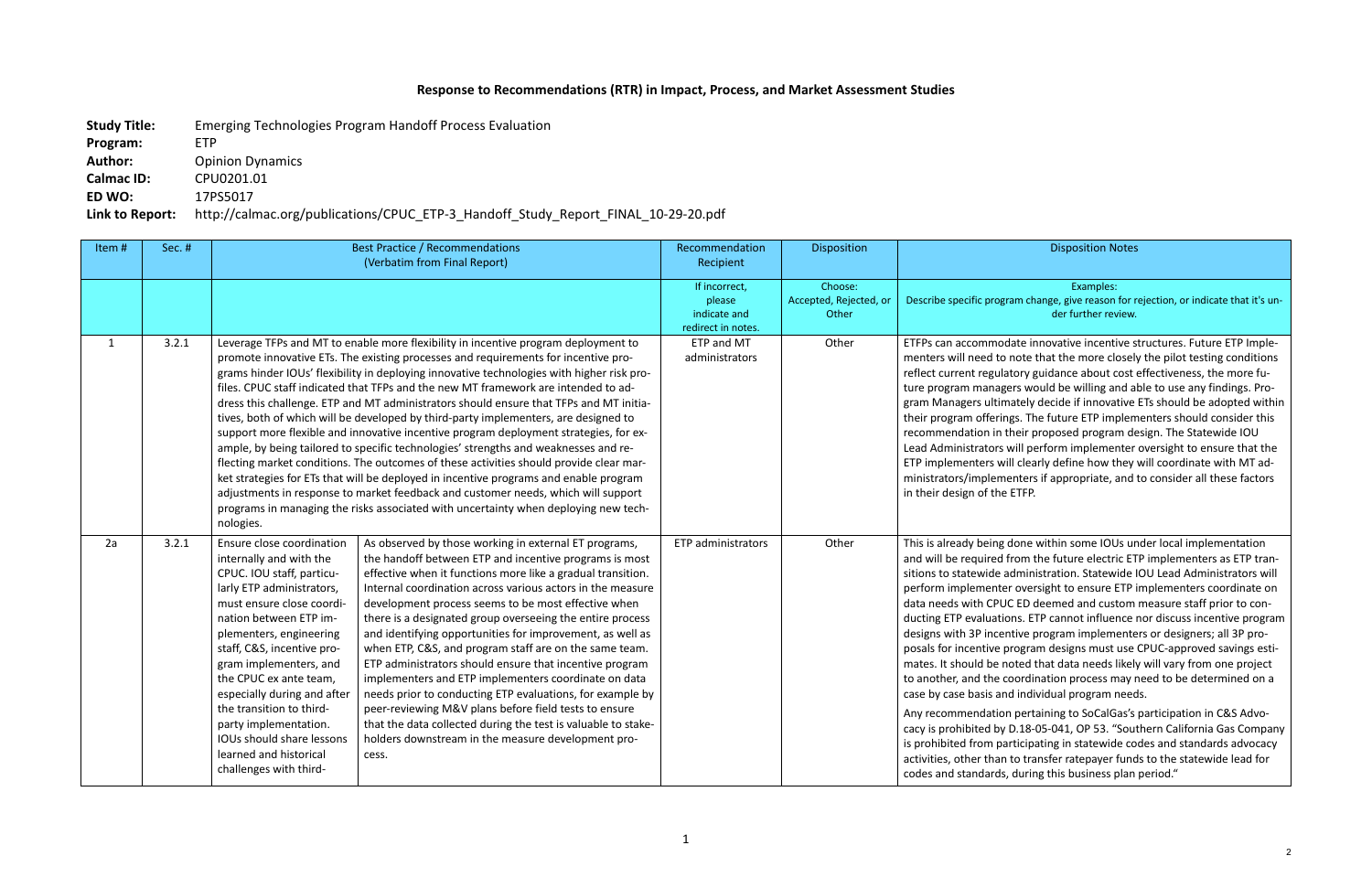### Disposition Disposition Notes

g done at various capacities within each IOU under the ion and their respective workpaper development pro-Iministered ETPs already coordinate with their respective indeprotomized project development team, whose liaise with the CPUC ex-ante staff. The IOUs have desber roles across the IOUs as they relate to their dministration functions. Until the CPUC ex-ante staff diwill respect those pre-existing arrangements and relanenters will have access to any workpaper data re-CPUC releases. The future ETP implementers will design ate whether workpaper development is warranted as is tice. The Statewide IOU Lead Administrators will perersight to ensure ETP implementer's ETP evaluations ation requirements and level of data rigor needed for nt when appropriate, working within the established ure development processes.

ted ETP administrators providing metrics data currently anding of the metrics that have been reported since the etrics have and will continue to be clearly communiporting and coordination with engineering staff and

determines the methodology of the other Tracking/Intcomes beyond ETP's control, ETP administrators will metrics and methodologies to all stakeholders involved those metrics.

ready developed a Statewide coordination plan and ordinated. The current TPMs contain a column indicatich a technology family is a priority for C&S; this prioround C&S's stated needs. ETP and C&S both TP and C&S have different data requirements that may ith every ETP project, and will continue to seek out opnate. As ETP transitions to Statewide administration plementer, Statewide IOU Lead Administrators will perrersight to ensure the implementer's TPM or alternaactivities to coordinate with C&S implementers/adities and data requirements.

not seem to have fully captured the details of the in-ETP criteria. Ideas traditionally have been submitted C intake website as well as each IOU's intake portals ly for submitting ETP ideas). , The intake channel for eing transitioned from the central ETCC website to the om website. The old ETCC website intake portal reself-report the level of technological maturity, and the mediate and automated feedback if the idea was "proof

| Item#          | Sec. #       |                                                                                                                                                                                                                               | <b>Best Practice / Recommendations</b>                                                                                                                                                                                                                                                                                                                                                                                                                                                                                                                                                                                                                                                                                                    | Recommendation                                    | Disposition |                                                                                                                                                                                                                                                                                                                                                                                                               |
|----------------|--------------|-------------------------------------------------------------------------------------------------------------------------------------------------------------------------------------------------------------------------------|-------------------------------------------------------------------------------------------------------------------------------------------------------------------------------------------------------------------------------------------------------------------------------------------------------------------------------------------------------------------------------------------------------------------------------------------------------------------------------------------------------------------------------------------------------------------------------------------------------------------------------------------------------------------------------------------------------------------------------------------|---------------------------------------------------|-------------|---------------------------------------------------------------------------------------------------------------------------------------------------------------------------------------------------------------------------------------------------------------------------------------------------------------------------------------------------------------------------------------------------------------|
|                |              |                                                                                                                                                                                                                               | (Verbatim from Final Report)                                                                                                                                                                                                                                                                                                                                                                                                                                                                                                                                                                                                                                                                                                              | Recipient                                         |             |                                                                                                                                                                                                                                                                                                                                                                                                               |
| 2 <sub>b</sub> | 3.2.1        | party implementers.                                                                                                                                                                                                           | ETP administrators and CPUC ex ante staff should coordi-<br>nate closely to clarify and align documentation require-<br>ments and expectations on the level of data rigor, espe-<br>cially given that ETP projects produce site-specific data.<br>This discussion should also clarify the role of ETP in in-<br>forming workpaper development, particularly since there<br>are data rigor requirements during workpaper develop-<br>ment stages that ETP is not currently well-suited to meet.<br>This coordination will improve alignment between data<br>development capabilities and CPUC's measure approval<br>criteria, which will reduce the number of iterations during<br>the approval process and mitigate delays in this stage. | ETP administrators<br>and CPUC ex ante<br>staff   | Other       | This is currently being<br>local ETP administrati<br>cesses. The locally-ad<br>tive internal workpap<br>primary function is to<br>ignated lead workpap<br>Statewide Program a<br>rects otherwise, ETP<br>tionships. ETP implen<br>quirements that the (<br>projects and investiga<br>the current ETP pract<br>form Implementer ov<br>align with documenta<br>measure developmer<br><b>IOU and CalTF measu</b> |
| 2c             | 3.4          |                                                                                                                                                                                                                               | ETP administrators should ensure that all key actors in-<br>volved in the handoff process, such as such as ETP imple-<br>menters, incentive program implementers, engineering<br>staff, and C&S staff, have a clear understanding of the<br>metrics being tracked. For example, this could be<br>achieved by involving these actors in discussions regard-<br>ing metrics reporting and clearly communicating the list<br>of tracked metrics to these actors.                                                                                                                                                                                                                                                                             | <b>ETP</b> administrators                         | Other       | All locally-implement<br>have a clear understa<br>2018 ABALs. These m<br>cated in regulatory re<br>C&S.<br><b>Once Energy Division</b><br>dicator metrics on ou<br>communicate those r<br>in providing data for t                                                                                                                                                                                             |
| 2d             | 3.2.2        |                                                                                                                                                                                                                               | ETP and C&S implementers and administrators (SCG and<br>SCE for ETP; PG&E for C&S) should identify potential syn-<br>ergies in priorities, data requirements, and timelines be-<br>tween C&S and ETP by mapping C&S measures with the<br>technologies being considered by ETP. This will enable<br>C&S to leverage results from ETP studies, as well as pro-<br>vide an avenue for C&S to recommend technologies that<br>are not yet code-ready for ETP consideration.                                                                                                                                                                                                                                                                    | ETP and C&S<br>implementers and<br>administrators | Accepted    | ETP and C&S have alr<br>schedule and are coo<br>ing the degree to whi<br>ity was developed ard<br>acknowledge that ET<br>not be compatible wi<br>portunities to coordin<br>with a third party imp<br>form Implementer ov<br>tive solution includes<br>ministrators on priori                                                                                                                                  |
| 3a             | 3.1.2, 3.3.2 | Provide additional trans-<br>parency to technology de-<br>velopers and technology<br>development actors. Ex-<br>ternal actors seek addi-<br>tional transparency into<br>the ETP priorities, the<br>technology intake process, | To support intake, ETP administrators should provide clear<br>technology eligibility requirements (e.g., including the ex-<br>pected level of technological and commercial maturity)<br>and an expected timeline for follow-up. Consider central-<br>izing online applications used for intake and implement-<br>ing an automated pre-screening process.                                                                                                                                                                                                                                                                                                                                                                                  | ETP administrators                                | Accepted    | The evaluation does i<br>take process nor the<br>through a central ETC<br>(which were not sole<br>the new SW ETP is be<br>new central CA-ETP.co<br>quired submitters to<br>website provided imr                                                                                                                                                                                                               |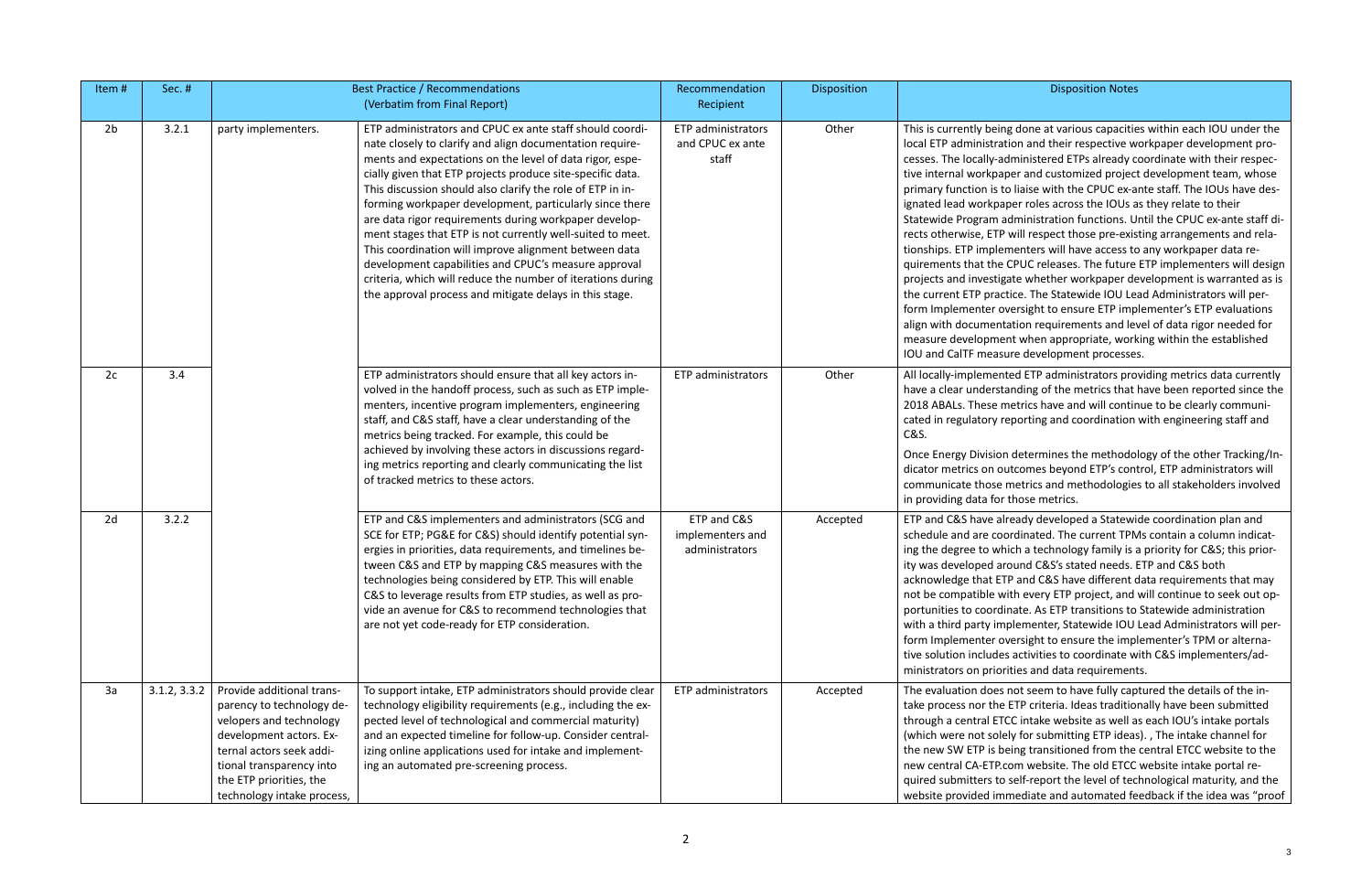### Disposition Disposition Notes

### prototype", which seems to have met the recommen-

ake criteria are no longer available on the ETCC website to the SW ETP, the intake criteria are quite comprehenultiple utility technology needs, including market transe ETP technology intake criteria have been adopted by 19-12-021 as part of the Adopted Market Transforand can be found in D.19-12-021 Appendix B: Draft In-

I will continue to clarify technology requirements and "commercially-available") and expected response will be asked to consider the TPM priorities, and told level guidance and not used to conclusively screen out w response timelines will be determined after the ETP been selected, based on need and cost considerations.

lesirable for idea submitters (who are often not the rs) to be aware of the status of their submission, but rs that all submissions to the SW ETP become the I a submission does not obligate any actions by the ner on all submission portals. If an idea or technology is study, the SW IOU Leads plan to make the status availam website, without revealing the technology manufac-IOU measure development team decides to develop tew measure, these internal IOU teams then provide elopment status online (see

/statewide-measure-list), per the CPUC-approved proistom measures are determined at the local IOU level; er data and are subject to privacy regulations. ETP imave additional visibility into a customer's custom pro-

ea submitters the link to the public website where they P project's status including, when shared by the adoptether a "handoff" has occurred. ETP can also direct idea oropriate measure development website for the devel-

Statewide administration with a third party implele IOU Lead Administrators will perform Implementer he implementer's ETP evaluations allow visibility to the intended recipients of ETP findings at important

illable as part of the solicitation process and will be intral intake system. Electric TPMs can be found here: PM. Gas TPMs are under review for update and will be

| Item#          | Sec. #       |                                                                                                                                  | <b>Best Practice / Recommendations</b><br>(Verbatim from Final Report)                                                                                                                                                        | Recommendation<br>Recipient | Disposition |                                                                                                                                                                                                                                                                                                                                                                                                                                                                                                                 |
|----------------|--------------|----------------------------------------------------------------------------------------------------------------------------------|-------------------------------------------------------------------------------------------------------------------------------------------------------------------------------------------------------------------------------|-----------------------------|-------------|-----------------------------------------------------------------------------------------------------------------------------------------------------------------------------------------------------------------------------------------------------------------------------------------------------------------------------------------------------------------------------------------------------------------------------------------------------------------------------------------------------------------|
|                |              | and the measure develop-<br>ment process. ETP admin-<br>istrators might consider<br>several activities to ad-<br>dress this gap: |                                                                                                                                                                                                                               |                             |             | of concept" or "early p<br>dation.<br>Although the ETP intak<br>during the transition to<br>sive and align with mul<br>formation. In fact, the I<br>the Commission in D.19<br>mation Framework, and<br>take Application Form.<br>The new intake portal v<br>("production-ready" ar<br>timelines. Submitters w<br>that the TPM is high lev<br>technologies. The new<br>implementer(s) have be                                                                                                                    |
| 3 <sub>b</sub> | 3.3.2        |                                                                                                                                  | As technologies move through the process, ETP adminis-<br>trators should ensure that technology developers are<br>aware of which step of the technology intake and meas-<br>ure development processes their technology is in. | ETP administrators          | Other       | ETP agrees that it is de:<br>technology developers<br>reminds the evaluators<br>property of IOUs, and a<br>IOUs, per the disclaime<br>accepted for further sti<br>ble on the CA-ETP.com<br>turer name(s). If the IO<br>the technology as a new<br>deemed measure deve<br>http://www.caltf.org/st<br>cesses and timing. Cust<br>they contain customer<br>plementers will not hav<br>ject development.<br>ETP can provide to idea<br>can determine an ETP p<br>ing organization, wheth<br>submitters to the appro |
|                |              |                                                                                                                                  |                                                                                                                                                                                                                               |                             |             | opment status.<br>As ETP transitions to St<br>menter, the Statewide<br>oversight to ensure the<br>stakeholders who are t<br>milestones.                                                                                                                                                                                                                                                                                                                                                                         |
| 3c             | 3.1.1, 3.3.2 |                                                                                                                                  | ETP administrators should provide stakeholders with<br>greater visibility into the needs and priorities regarding                                                                                                             | ETP administrators          | Accepted    | TPMs were made availa<br>tegrated into the centra<br>https://ca-etp.com/TPI                                                                                                                                                                                                                                                                                                                                                                                                                                     |